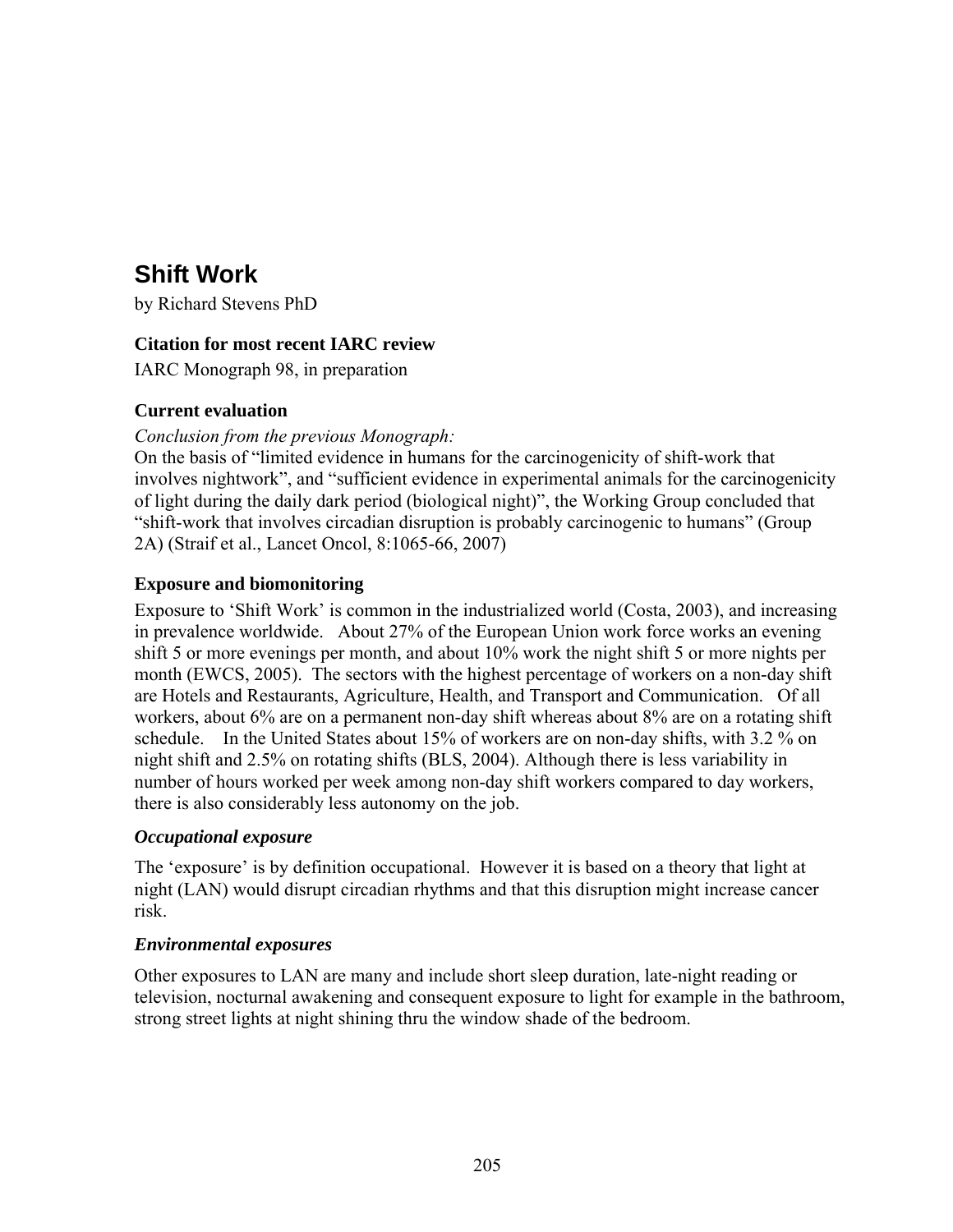## *Biomarkers of exposure*

Mirick and Davis (2008) provide an extensive review of melatonin as a biomarker. Assay of melatonin in urine and blood can reveal disruptions of circadian rhythms, and melatonin itself has impact on the circadian rhythm; it can be both a biomarker of exposure and of effect. Burch et al. (2005) found that night workers had altered melatonin excretion, disrupted sleep, and greater symptom (e.g., 'feeling tired', 'not alert', etc.) prevalence compared to day workers and that when workers were ranked on their sleep to work urinary 6 sulphatoxymelatonin ratio, this ratio was a better predictor of adaptation than the shift worked. In a normal healthy day worker, the sleep:work ratio is between 5 and 20, whereas for nonday workers the ratio is often close to 1. A ratio close to or less than one was highly predictive of disrupted sleep and symptom prevalence in Burch's study. This innovative metric provides a new tool for investigating shift and personal factors that most strongly disrupt circadian rhythms and thereby, perhaps, risk of two of the most common cancers in people, breast and prostate.

### **Cancer in humans**

### **(***limited***,** Vol 98, in preparation)

Very few new epidemiological studies have been published since the Monograph meeting that focus on non-day shift work and cancer. One study (Lahti et al., 2008) reported an increased risk of non-Hodgkin's Lymphoma in non-day workers in Finland. Another (Marino et al., 2008) found an elevated risk of endometriosis in shift workers, although this may not be directly relevant to cancer.

### *Epidemiological studies of other LAN exposures*

Since the 2007 Monograph meeting several epidemiological studies have been published of other predictions of the LAN theory for cancer causation. These are not studies of shift work, but are based on the same idea that exposure to light-at-night (LAN) might increase risk of certain cancers (e.g., breast and prostate), and thereby these studies contribute to the rationale that non-day shift work might increase risk of cancer as well.

Two studies by Kloog et al. (2008, 2009) examined the co-distribution of nighttime light level of communities and risk of cancer. In Israel there was a significant association of community nighttime light level and breast cancer in women; and a global analysis found a significant association of nighttime light in 164 countries and risk of prostate cancer in men. In both studies, there was adjustment for per capita income and some other measures of affluence.

There have been three new prospective studies of sleep and cancer risk based on the idea that self-reported sleep duration would be a rough estimate of hours of exposure to dark at night. Wu et al. (2008) utilized the Singapore Chinese Health Study cohort and reported an inverse association of risk and sleep duration among post-menopausal women. Similarly, Kakizaki (2008a, 2008b) used the Ohsaki Cohort Study, a large prospective study in northeastern Japan, to show an inverse association of reported sleep duration and risk of breast cancer in women and prostate cancer in men.

There have been reported two more prospective studies of baseline urinary melatonin metabolite and breast cancer risk both of which reported significant inverse relationships (Schernhammer et al., 2008; 2009).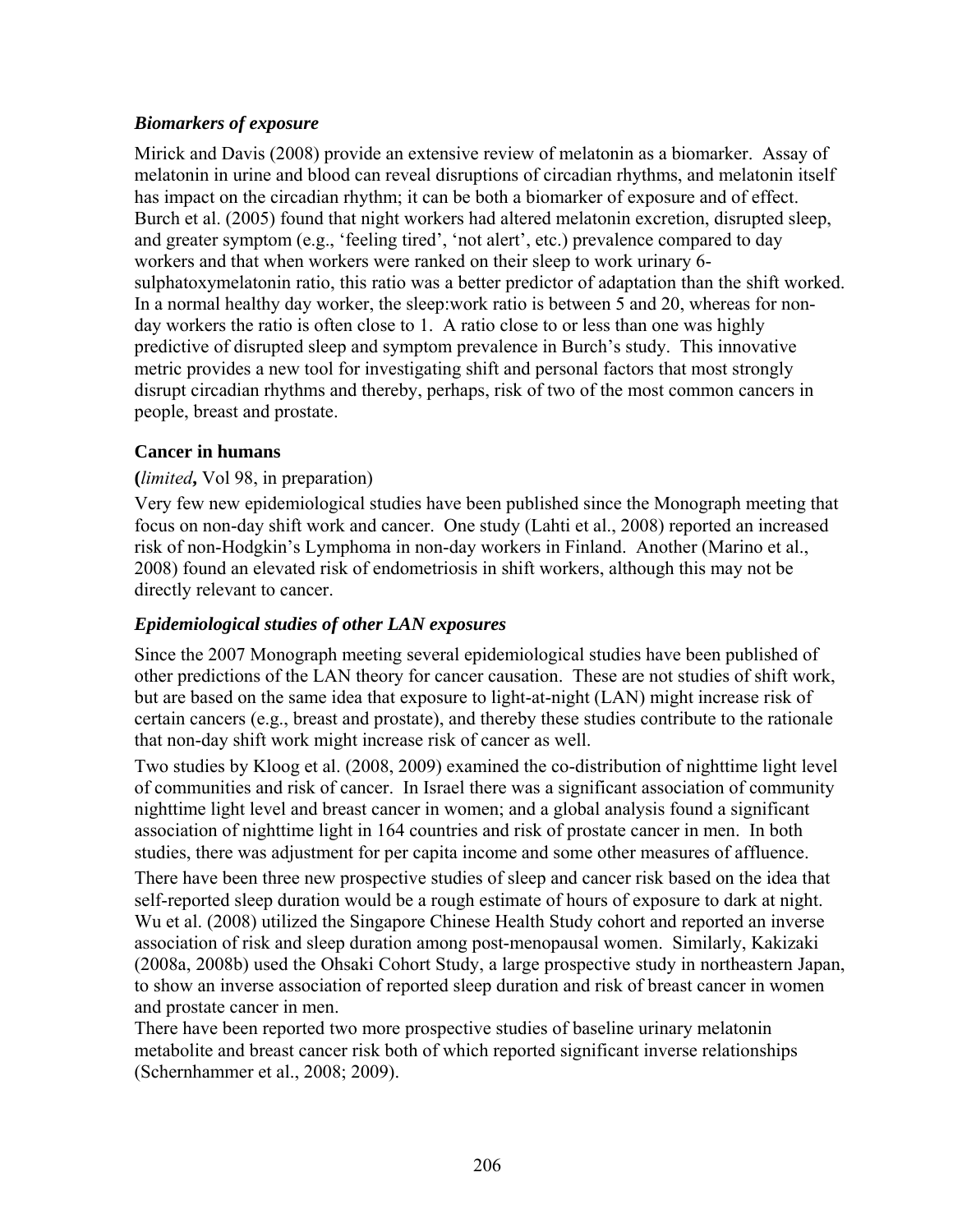## *Bias and/or confounding*

Known risk factors for breast cancer include reproductive factors and exogenous hormones, physical activity and BMI, as well as alcohol consumption. Some of the positive cohort studies adjusted for known risk factors for breast cancer and did not provide evidence for confounding. In the case-control studies, there is additional concern for selection bias since success to enroll potential controls who work shifts may differ from other controls. There is limited evidence for an increased risk of breast cancer with low serum 25 hydroxyvitamin D levels (IARC 2008) and a few studies have also suggested an inverse association between sun exposure and risk of breast cancer (IARC, in press). If these associations are corroborated by further studies, the potential lack of sun exposure in nightshift workers needs to be considered as a potential confounder for the association between shift-work and breast cancer or may act as on the causal pathway from shift-work to cancer.

## **Cancer in experimental animals**

(*sufficient***,** Vol 98, in preparation)

The experimental work on cancer in experimental animals, (e.g. Blask et al., 2005), was judged to be sufficient by the Working group for a LAN role in cancer etiology.

# **Mechanisms of carcinogenicity**

The cancer bioassays also explore a mechanism by which LAN-induced suppression of melatonin leads to release from growth inhibition of a small existing breast tumor. It has not yet been established if this mechanism also operates in exposed humans, and there may be other potential mechanisms that contribute to the carcinogenicity of shift-work. As it has become clear that the core circadian genes have many other functions including direct regulation of a large portion of the genome, a number of possible mechanisms for cancer causation are emerging (Stevens et al., 2007; Haus and Smolensky, 2006). These include circadian regulation of cell cycle checkpoint genes such as Cyclin D1 (Fu and Lee, 2003), histone-acetyl transferase (HAT) such as cmyc, and the WEE1 pathway (Matsuo et al., 2003). The Clock protein itself also has HAT activity (Sahar and Sassone-Corsi, 2007).

Also of potential importance is an effect of LAN on normal mammary tissue development. Based on Dimitrios Trichopoulos's (1990) hypothesis that early life experience, even beginning in utero, affects lifetime risk of breast cancer, LAN during these critical developmental periods could also affect lifetime risk perhaps by affecting melatonin and other hormones and/or altering circadian gene function (Stevens, 2005; Metz et al., 2006). This possibility could have serious implications for light exposure to pregnant women (e.g., shift work) and for the lighted environment of children.

Advancing understanding of the biology of circadian rhythms and of how light affects the rhythm (Brainard et al., 2008), the scientific and architectural lighting communities could help to design shift schedules, and the lighting of non-day shift environments that better accommodate circadian health. Although the suprachiasmatic nuclei (SCN) is the master circadian pacemaker in mammals, there are peripheral oscillators in tissues that can be decoupled from the SCN by, for example, feeding schedule (Stokkan et al., 2001).

Circadian disruption is characterized by at least two interrelated issues, melatonin suppression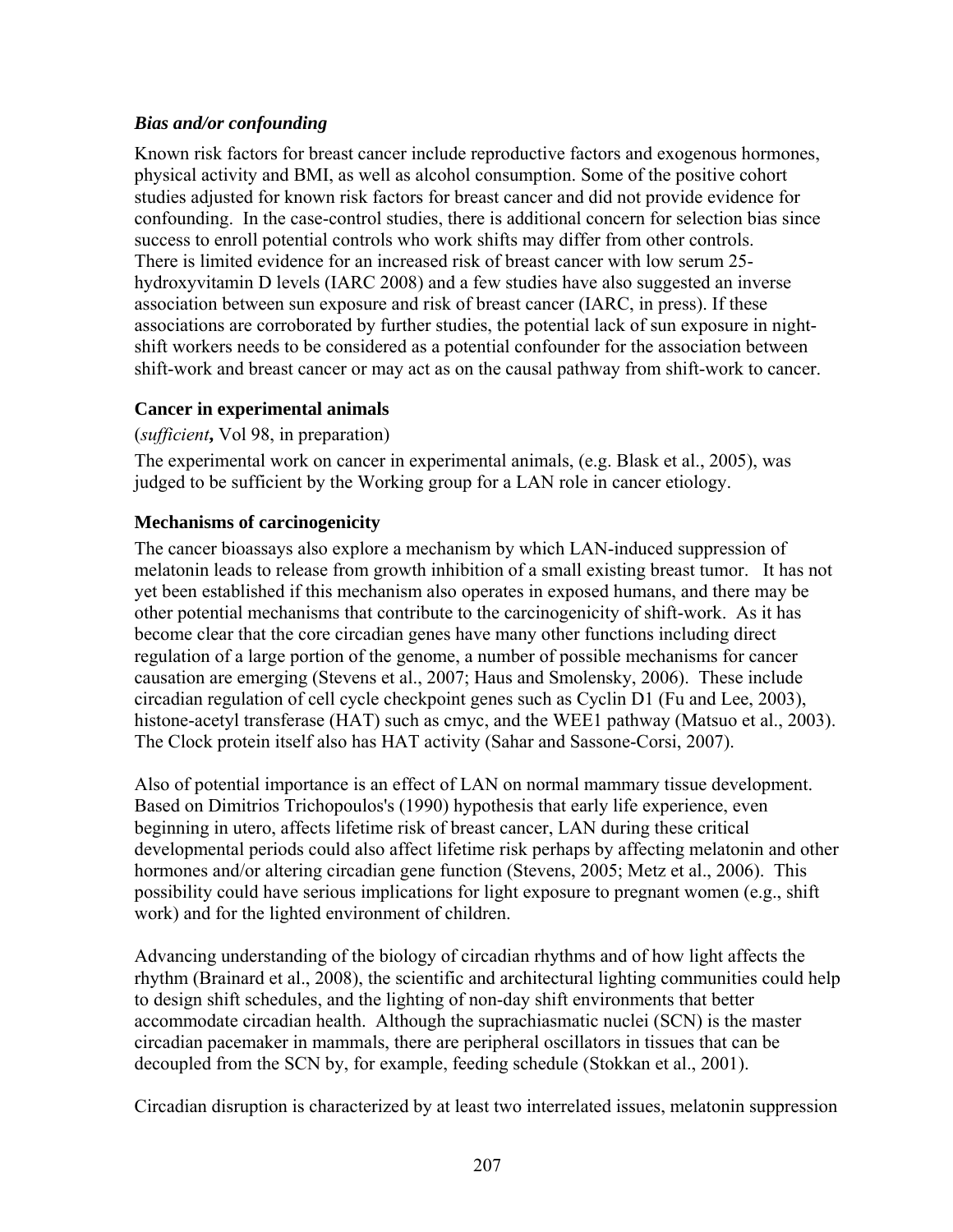(which may or may not induce phase shifting), and phase shifting and the attendant desynchrony of the master pacemaker with the sleep cycle and with the peripheral oscillators in tissues such as digestive system, breast, and prostate. The first, melatonin suppression, may be linked to alterations in hormone levels that directly increase risk of cancer and to the direct oncostatic effects of melatonin itself, and the second may be linked to clock gene influence on expression of genes in tissues for cellular processes (cell cycle regulation, DNA repair, apoptosis, etc.) that influence the chance that a normal cell will become transformed into a cancer cell. The two aspects might work together in which clock gene alteration results in a normal cell transforming into a cancer cell, and then melatonin suppression resulting in release of cancer cells from growth inhibition through estrogen signaling (Cos et al., 2006), or increased linoleic acid availability to cancer cells in a small tumor that would otherwise have remained indolent (Blask et al., 2005). Another related possibility is that the sleep disruption and deprivation in non-day workers contributes to cancer risk. This might occur from a couple of mechanisms including effects on immune function (van Leeuwen et al., 2009) or metabolism (Knutson and Van Cauter, 2008; Spiegel et al., 2009).

#### *Biomarkers of effect*

It is difficult to disentangle biomarkers of 'exposure' from biomarkers of 'effect', as one biological change can indicate both. A potentially important biomarker of effect may be gene promoter methylation (Weaver et al., 2004) which can occur from environmental exposures and may be reversible (Weaver et al., 2006). Although circadian gene expression and promoter methylation has been examined in cancers (Chen et al., 2005), it has not yet been investigated in normal tissues after environmental exposures.

#### **Research needs and recommendations**

An important limitation of the available epidemiological studies is that there have not been clear and uniform definitions of 'shift work' used. A manuscript is in preparation based on an IARC Workshop on defining 'shiftwork' which was held April 2 and 3, 2009 (Stevens et al., in preparation). There are several characteristics of a shift and shift schedule that the working group believes to be important to capture in epidemiological studies of cancer. These include 1) based on start and stop time, characterization of shift as 'day', evening', or 'night', 2) whether rotating, and if so, whether fast or slow, forward or backward, and 3) numbers of years on the shift. The approach to shift-work assessment will depend on the study design. Industry-based cohort studies may offer the opportunity to extract from company records clearly defined shift-schedules prevailing in a study plant. In most other study settings, such as population-based cohort studies or case-control studies in general, this information needs to be collected from the study subjects. Here, further criteria for exposure assessment, e.g. the strength and limitations of self-administered questionnaires vs. telephone interviews vs. face-to-face interviews need to be taken into consideration and validation of a questionnaire in a pilot study would be desirable. Preferably, data on shift-work should be collected separately for each job in an individual's lifetime occupational history. This would also allow assigning shift-work to certain periods of the individual's life history and may thus offer the opportunity to explore, for example, age-specific susceptibility to shift-work-related cancers.

Recommended are studies of the effect of non-day shift work on circadian biomarkers (e.g., melatonin and cortisol profiles), on circadian gene expression (e.g., promoter methylation),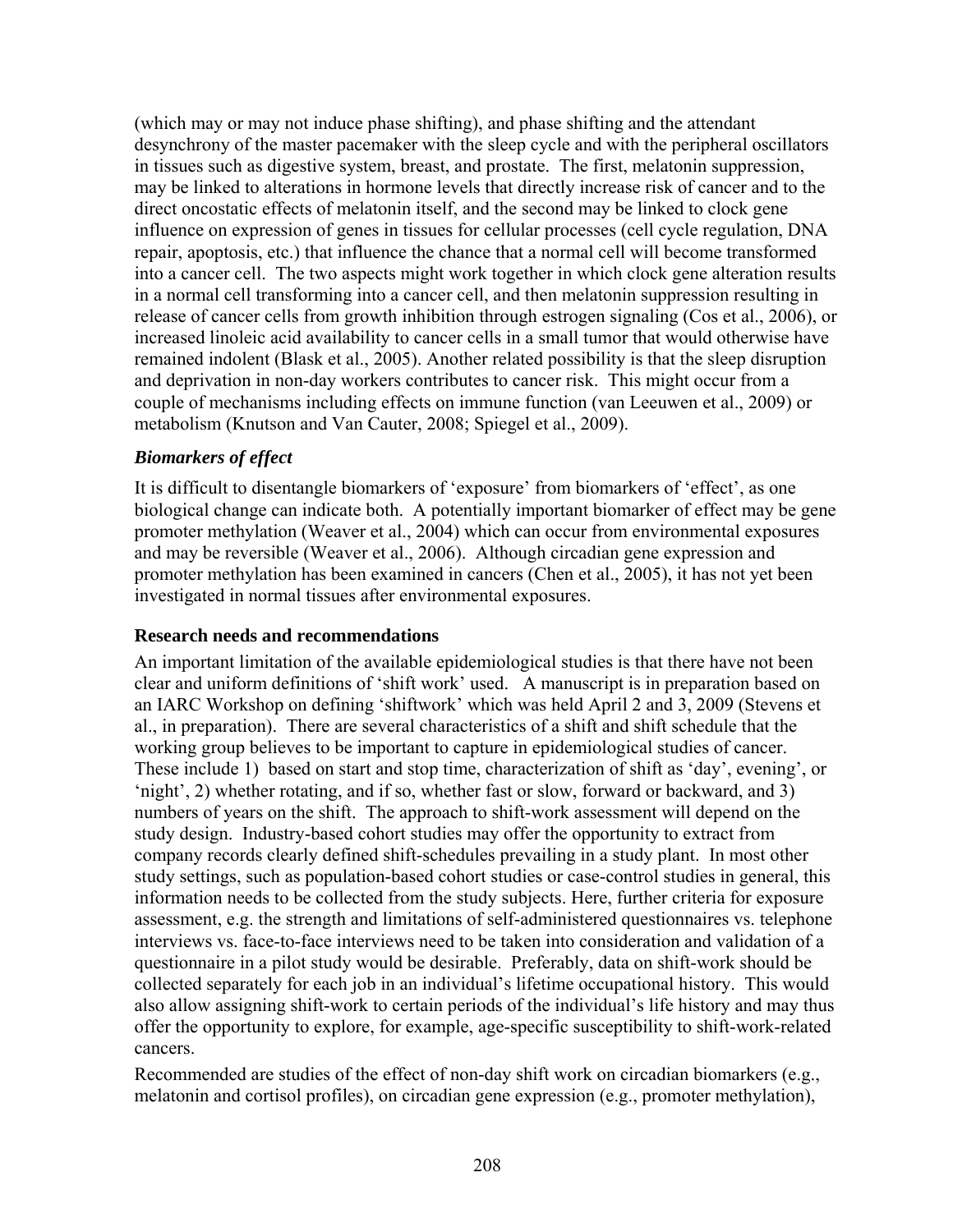and on expression of clock-controlled genes relevant to cancer risk such as of cell cycle regulation, apoptosis, and DNA repair.

#### *Shift work and susceptibility to chemical toxicants*

There are known genetic polymorphisms in detoxifying enzymes that changes an individual's sensitivity to exposure to a toxic chemical (Christiani et al., 2008). Similarly, there may be significant differences in susceptibility to adverse effects from chemical exposures in non-day workers compared to day workers. This is based on the known circadian variations in DNA excision repair (Kang et al., 2009), cell proliferation and activity of detoxifying enzymatic capacity (Schibler, 2007; Lévi et al., 2008). These variations by time of day have begun to be exploited in delivery of cancer chemotherapy to optimize killing of cancer cells while minimizing damage to normal cells (Lévi et al., 2008), but the important possibility that time of day of occupational exposures could affect risk has not been investigated to date.

### **Selected relevant publications since IARC review**

Blair A, Stewart P, Lubin JH, Forastiere F. Methodological Issues Regarding Confounding and Exposure Misclassification in Epidemiological Studies of Occupational Exposures. *Am J Ind Med* 2007; 50: 199–207.

Brainard GC, Sliney D, Hanifin JP, et al. Sensitivity of the human circadian system to shortwavelength (420-nm) light. *J Biol Rhythms* 2008; 23: 379-386.

Burch JB, Yost MG, Johnson J, Allen E. Melatonin, sleep, and shift work adaptation. *J Occup Environ Med* 2005; 47: 893-901.

Bureau of Labor Statistics (BLS). May, 2004.

Chen ST, Choo KB, Hou MF, et al. Deregulated expression of the PER1, PER2 and PER3 genes in breast cancers. *Carcinogenesis* 2005; 26: 1241-1246.

Christiani C, Mehta AJ, Yu CL. [Genetic susceptibility to occupational exposures.](http://www.ncbi.nlm.nih.gov/pubmed/18487431?ordinalpos=1&itool=EntrezSystem2.PEntrez.Pubmed.Pubmed_ResultsPanel.Pubmed_DefaultReportPanel.Pubmed_RVDocSum) *Occup Environ Med* 2008; 65: 430-436.

Cos S, González A, Martínez-Campa C, et al. Estrogen-signaling pathway: a link between breast cancer and melatonin oncostatic actions. *Cancer Detect Prev* 2006; 30: 118-128.

Costa G. Shift work and occupational medicine: an overview. *Occup Med (London)* 2003; 53: 83-88.

Fourth European Working Conditions Survey (EWCS). Eurofound, 2005.

Fu L, Lee CC. The circadian clock: pacemaker and tumor suppressor. *Nat Rev Cancer* 2003; 3: 350–361.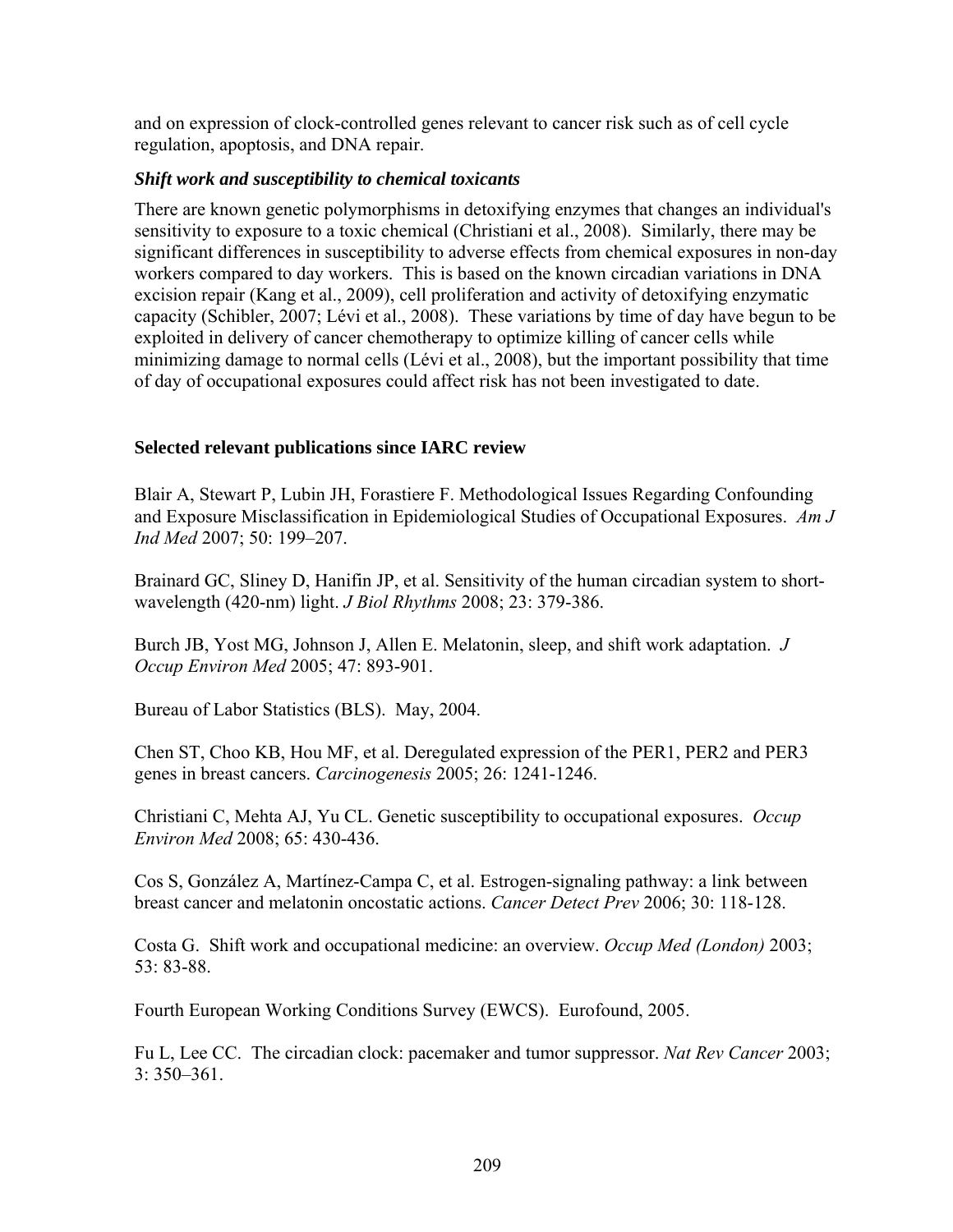Haus E, Smolensky M. Biological clocks and shift work: circadian dysregulation and potential long-term effects. *Cancer Causes Control* 2006; 17: 489-500.

IARC. IARC Working Group Reports, Volume 5. Vitamin D and Cancer. Lyon: International Agency for Research on Cancer, 2008.

IARC. IARC monographs on the evaluation of carcinogenic risks to humans. Volume 100D. Radiation. Lyon: International Agency for Research on Cancer (in press).

Kakizaki M, Kuriyama S, Sone T, et al. Sleep duration and the risk of breast cancer: the Ohsaki Cohort Study. *Br J Cancer* 2008; 99: 1502-1505.

Kakizaki M, Inoue K, Kuriyama S, et al. Sleep duration and the risk of prostate cancer: the Ohsaki Cohort Study. *Br J Cancer* 2008; 99: 176-178.

Kang TH, Reardon JT, Kemp M, Sancar A. Circadian oscillation of nucleotide excision repair in mammalian brain. *Proc Natl Acad Sci U S A* 2009; 106: 2864-2867.

Kloog I, Haim A, Stevens RG, Barchana M, Portnov BA. Light at night co-distributes with incident breast but not lung cancer in the female population of Israel. *Chronobiol Int* 2008; 25: 65-81.

Kloog I, Haim A, Stevens RG, Portnov BA. Global co-distribution of light at night (LAN) and cancers of prostate, colon, and lung in men. *Chronobiol Int* 2009; 26: 108-125.

Knutson KL, Van Cauter E. Associations between sleep loss and increased risk of obesity and diabetes. *Ann N Y Acad Sci* 2008; 1129: 287-304.

Kolstad HA. Nightshift work and risk of breast cancer and other cancers--a critical review of the epidemiologic evidence. *Scand J Work Environ Health* 2008; 34: 5-22.

Lahti TA, Partonen T, Kyyrönen P, Kauppinen T, Pukkala E. Night-time work predisposes to non-Hodgkin lymphoma. *Int J Cancer* 2008; 123: 2148-2151.

Lévi F, Altinok A, Clairambault J, Goldbeter A. Implications of circadian clocks for the rhythmic delivery of cancer therapeutics. *Philos Transact A Math Phys Eng Sci* 2008; 366: 3575-3598.

Marino JL, Holt VL, Chen C, Davis S. Shift work, hCLOCK T3111C polymorphism, and endometriosis risk. *Epidemiology* 2008; 19: 477-484.

Matsuo T, Yamaguchi S, Mitsui S, et al. Control mechanism of the circadian clock for timing of cell division in vivo. *Science* 2003; 302: 255-259.

Merklinger-Gruchala A, Ellison PT, Lipson SF, Thune I, Jasienska G. Low estradiol levels in women of reproductive age having low sleep variation. *Eur J Cancer Prev* 2008; 17: 467-472.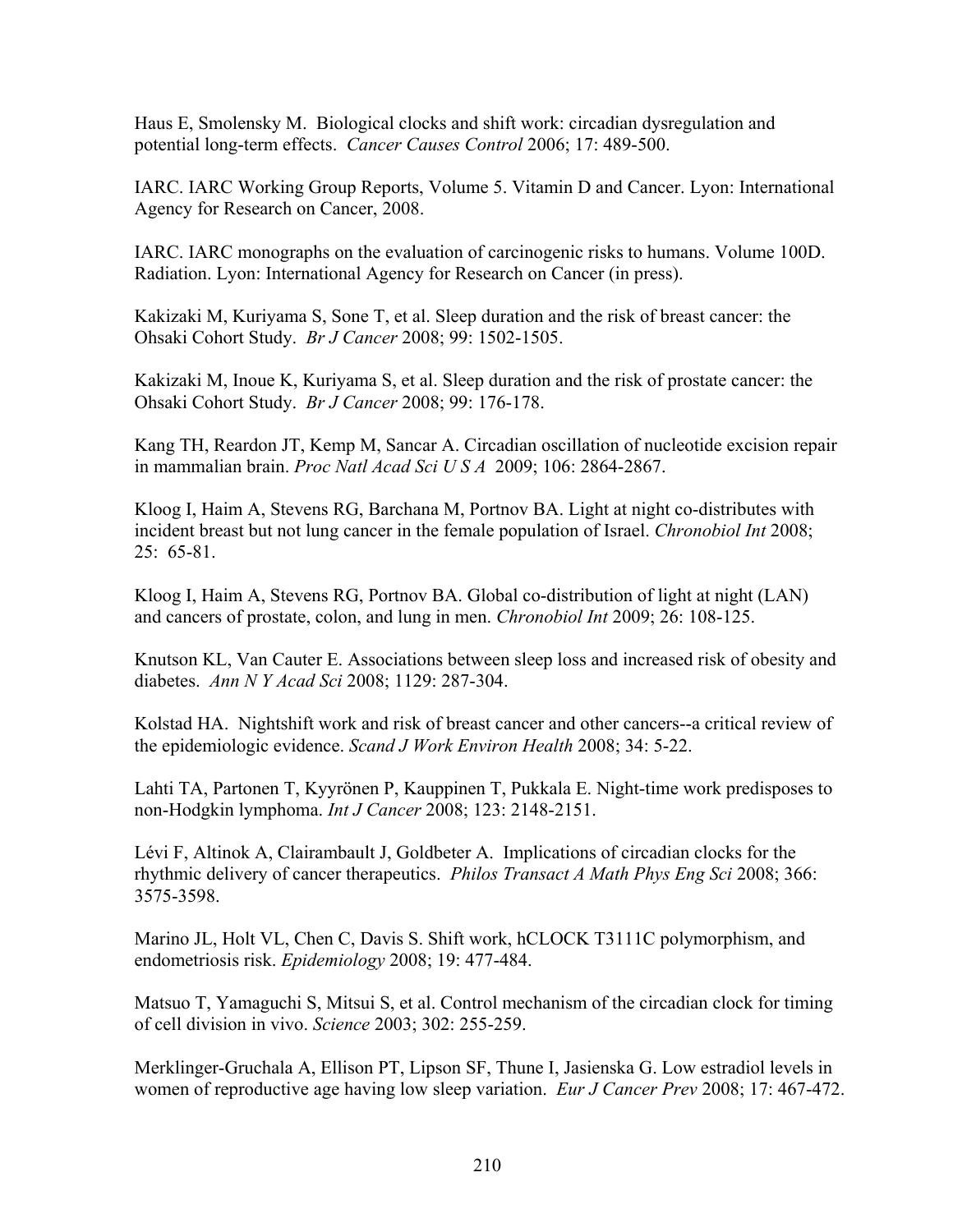Metz RP, Qu X, Laffin B, Earnest D, Porter WW. Circadian clock and cell cycle gene expression in mouse mammary epithelial cells and in the developing mouse mammary gland. *Dev Dyn* 2006; 235: 263-271.

Mirick DK, Davis S. Melatonin as a biomarker of circadian dysregulation. *Cancer Epidemiol Biomarkers Prev* 2008; 17: 3306-3313.

Nagata C, Nagao Y, Yamamoto S, et al. Light exposure at night, urinary 6-sulfatoxymelatonin, and serum estrogens and androgens in postmenopausal Japanese women. *Cancer Epidemiol Biomarkers Prev* 2008; 17: 1418-1423.

Sahar S, Sassone-Corsi P. Circadian clock and breast cancer: a molecular link. *Cell Cycle* 2007; 6: 1329-1331.

Schernhammer ES, Berrino F, Krogh V, et al. Urinary 6-sulfatoxymelatonin levels and risk of breast cancer in postmenopausal women. *J Natl Cancer Inst* 2008; 100: 898-905.

Schernhammer ES, Hankinson SE. Urinary melatonin levels and postmenopausal breast cancer risk in the Nurses' Health Study cohort. *Cancer Epidemiol Biomarkers Prev* 2009; 18: 74-79.

Schibler U. The daily timing of gene expression and physiology in mammals. *Dialogues Clin Neurosci* 2007; 9: 257-272.

Spiegel K, Tasali E, Leproult R, Van Cauter E. Effects of poor and short sleep on glucose metabolism and obesity risk. *Nat Rev Endocrinol* 2009; 5: 253-261.

Stevens RG. Circadian disruption and breast cancer: from melatonin to clock genes. *Epidemiology* 2005; 16: 254-258.

Stevens RG, Blask DE, Brainard GC, et al. Meeting Report: The role of environmental lighting and circadian disruption in cancer and other diseases. *Environ Health Perspect* 2007; 115: 1357-1362.

Stevens RG. Light at night, circadian disruption, and breast cancer: assessment of existing evidence. *Int J Epidemiol* 2009; 38: 963-970.

Stevens RG, Hansen J, Costa G, Haus H, Davis S, Kauppinen T, Straif K. Defining 'Shift Work' for Use in Epidemiological Studies of Cancer. *IARC Working Group Report*, (in preparation)

Stokkan KA, Yamazaki S, Tei H, Sakaki Y, Menaker M. Entrainment of the circadian clock in the liver by feeding. *Science* 2001; 291: 490-493.